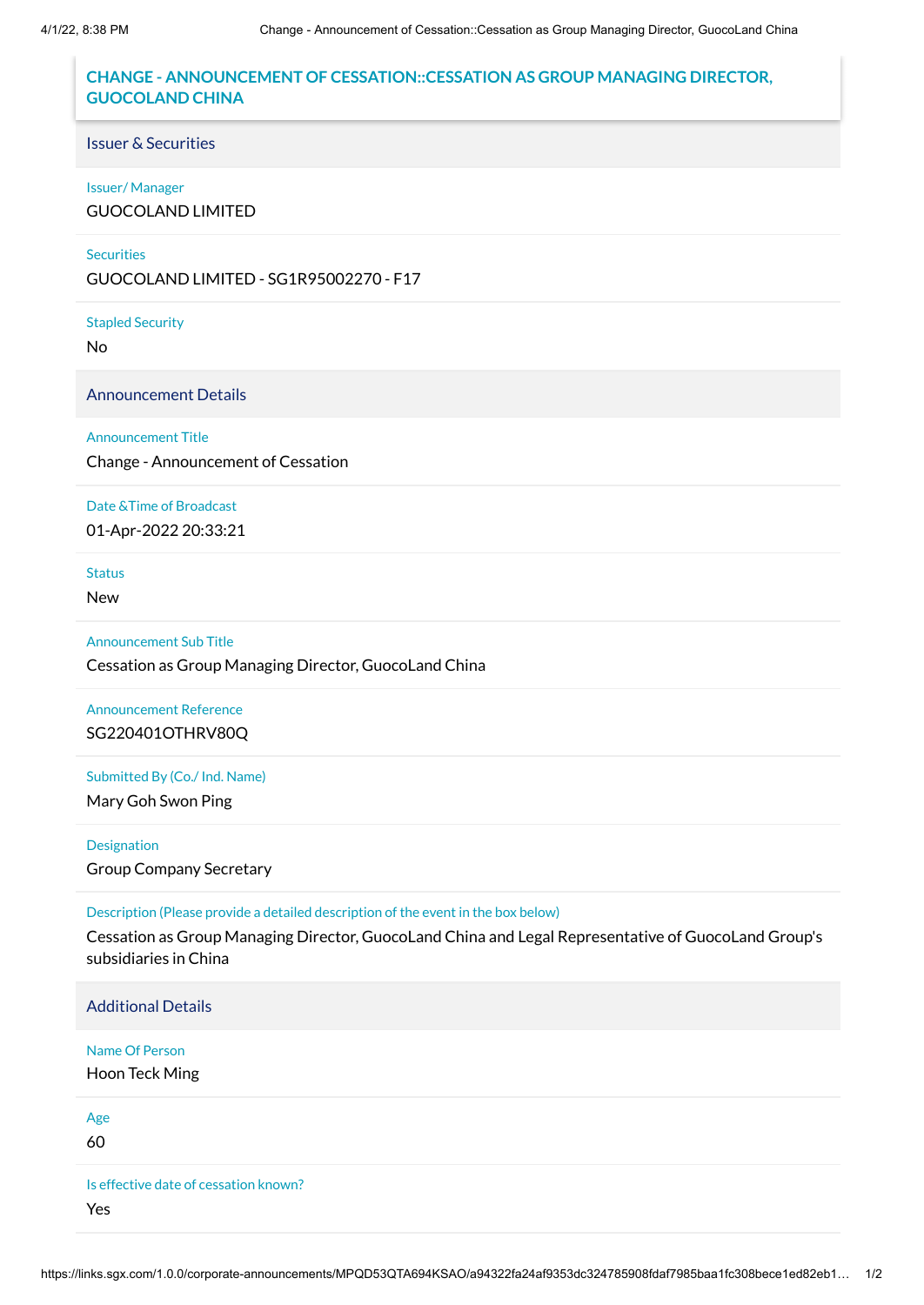If yes, please provide the date 01/04/2022

Detailed Reason (s) for cessation

Relinquished the position as Group Managing Director of GuocoLand China.

Are there any unresolved differences in opinion on material matters between the person and the board of directors, including matters which would have a material impact on the group or its financial reporting? No

Is there any matter in relation to the cessation that needs to be brought to the attention of the shareholders of the listed issuer?

No

Any other relevant information to be provided to shareholders of the listed issuer? No

Date of Appointment to current position 16/05/2016

Does the AC have a minimum of 3 members (taking into account this cessation)? Yes

Number of Independent Directors currently resident in Singapore (taking into account this cessation)

5

Number of cessations of appointments specified in Listing Rule 704 (7) or Catalist Rule 704 (6) over the past 12 months 4

Job Title (e.g. Lead ID, AC Chairman, AC Member etc.)

Group Managing Director, GuocoLand China

Role and responsibilities

Responsible for GuocoLand Group's China operations and the overall management of GuocoLand Group's subsidiaries in China.

Familial relationship with any director and/ or substantial shareholder of the listed issuer or of any of its principal subsidiaries Nil

Shareholding interest in the listed issuer and its subsidiaries?

No

Past (for the last 5 years)

Please refer to Annexure

Present

Please refer to Annexure

**Attachments** 

Ô. [HTM-Annexure.pdf](https://links.sgx.com/1.0.0/corporate-announcements/MPQD53QTA694KSAO/709608_HTM-Annexure.pdf)

Total size =342K MB